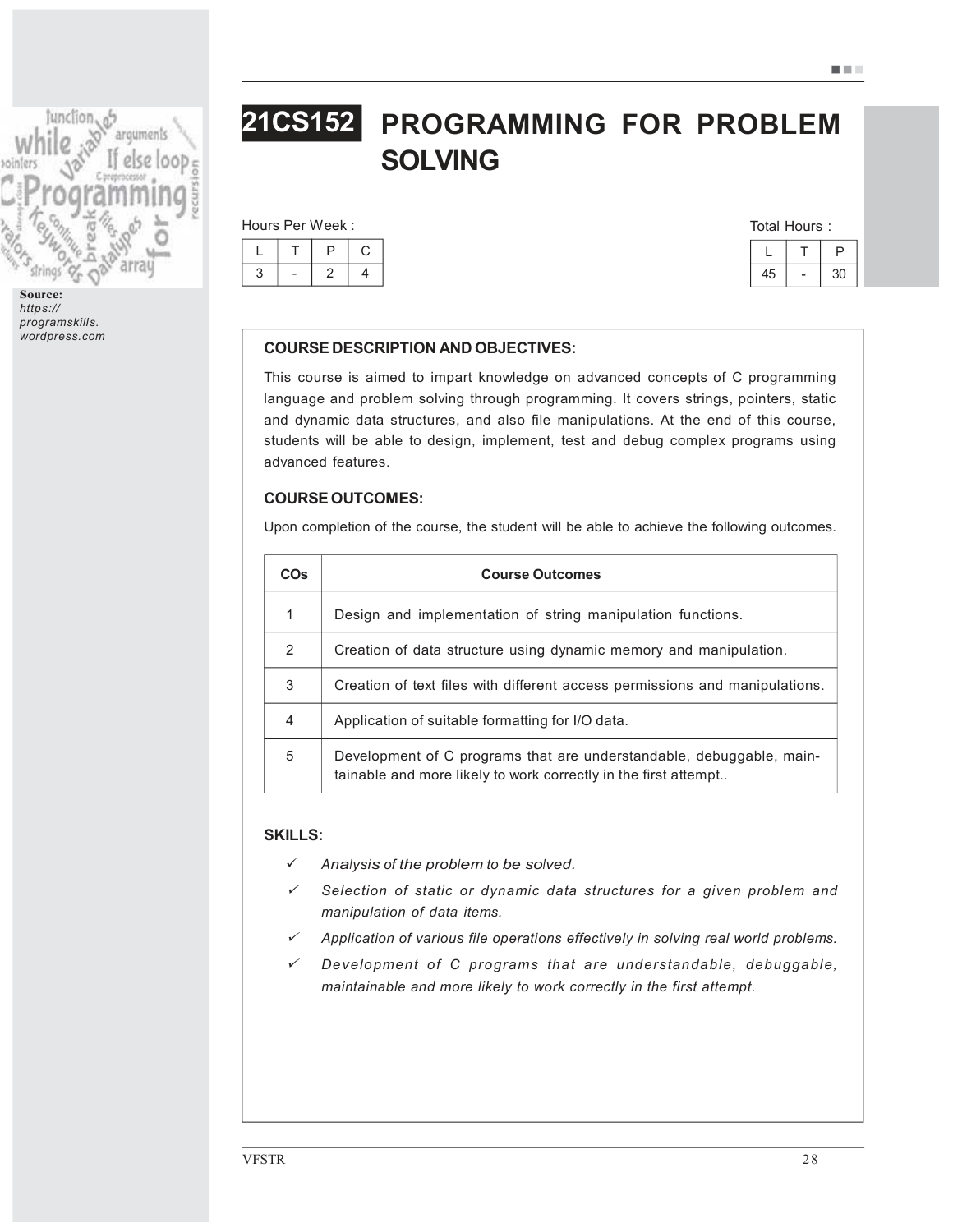## UNIT - I L- 9

STRINGS: Character array, Reading string from the standard input device, Displaying strings on the standard output device, Importance of terminating a string, Standard string library functions.

## UNIT - II L- 9

POINTERS: Declaration, Initialization, Multiple indirection, Pointer arithmetic, Relationship between arrays and pointers, Scaling up - array of arrays, array of pointers, pointer to a pointer and pointer to an array; Dynamic memory allocation functions.

## UNIT - III L- 9

STRUCTURES: Defining a structure, Declaring structure variable, Operations on structures, Pointers to structure - declaring pointer to a structure, accessing structure members using pointer; Array of structures, Nested structures, Passing structures to functions - passing each member of a structure as a separate argument, passing structure variable by value, passing structure variable by reference/ address; Typedef and structures.

## UNIT - IV L- 9

UNIONS: Defining a union - declaring union variable, operations on union; Pointers to union - declaring pointer to a union, accessing union members using pointer; Array of union, Nested union, Typedef and union, Enumerations, Bit-fields.

## UNIT - V L- 9

FILES: Introduction to files, Streams, I/O using streams – opening a stream, closing stream; Character input, Character output, File position indicator, End of file and errors, Line input and line output, Formatted I/O, Block input and output, File type, Files and command line arguments.

## LABORATORY EXPERIMENTS

## LIST OF EXPERIMENTS TOTAL HOURS:30

## Experiment 1:

- a) Convert the given text into uppercase text.
- Hint: Read a line of text character by character and store the characters in a char-type array. Read input characters until end-of-line (EOL) character has been read. If the character is uppercase ignore it, otherwise convert it into uppercase using the library function toupper().

## Example:

Hello Vignan

HELLO VIGNAN

- b) Copy a given string into another string without using standard string handling library function strcpy().
- Hint: Read one string as an input and then with the help of loop copy the content of given string into the new string. If the storage space allocated to the new string is less than the given string, entire string will not be copied into the new string.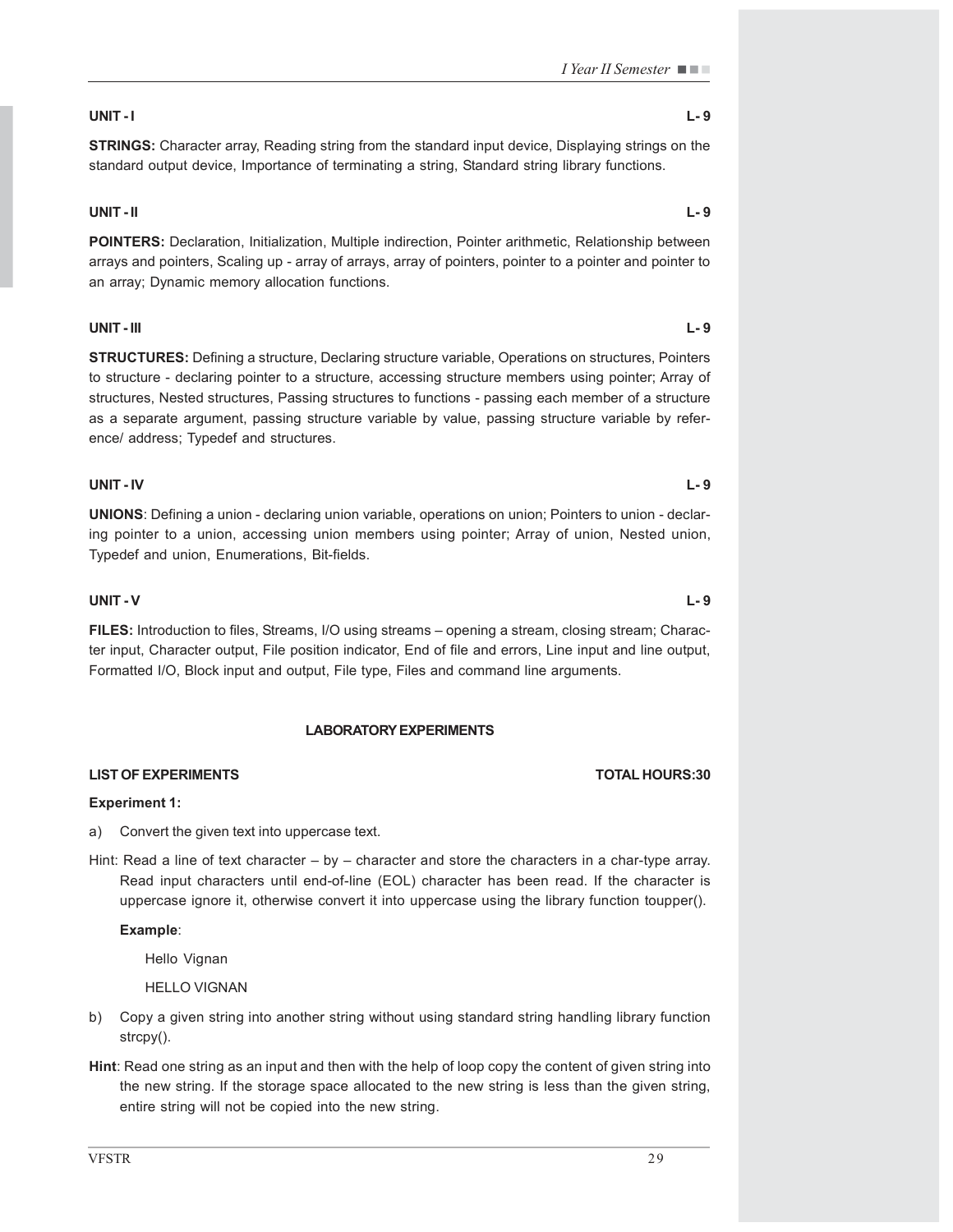#### Example:

Consider storage space allocated to new string is 20 and given string length is 30. In this case, your program can only copy 20 characters from given string into the new string.

- c) Concatenate two strings without using standard string handling library function strcat().
- d) Concatenate the characters of the two given strings alternatively.
- Hint:If the length of the two strings is equal then concatenate the two strings alternatively otherwise concatenate the remaining characters of the higher length string at the end. Concatenated string is different from the given two strings.

**Example:** If "hi" and "vignan" are two strings then the concatenated string is "hviignan".

#### Experiment 2:

(a) Reverse a string without using standard string handling library function and, do not use another array to store the reversed string.

Hint: If a user enters a string "hello", then on reversing it will be displayed as "olleh".

(b) Find whether the given two strings are same or not.

- Hint: User need to enter two strings s1 and s2 and check whether the two strings are same or not. For example: s1=hello, s2=hello output: YES
- (c) Remove blank spaces in the given string.
- Input: Hello world

#### Output: Helloworld

Hint: Read the input through command line arguments. Removal of spaces should be performed on the given string itself.

#### Experiment 3:

- (a) Lilly joined a social networking site to stay in touch with her friends. The signup page required the input as name and password. However, the password must be strong. The website considers a password to be strong if it satisfies the following criteria:
- Its length is at least 6.
- It contains at least one digit.
- It contains at least one lowercase/ uppercase English character.
- · It contains at least one special character. The special characters are: !@#\$%^&\*()-+ She typed a random string of length n in the password field but wasn't sure if it was strong. Given the string she typed, can you find the minimum number of characters she must add to make her password strong?

Note: Here's the set of types of characters in a form you can paste in your solution:

Digits = "0123456789"

Lower case = "abcdefghijklmnopqrstuvwxyz"

upper\_case = "ABCDEFGHIJKLMNOPQRSTUVWXYZ"

special characters = "!@#\$%^&\*()-+"

Input Format The first line contains an integer n denoting the length of the string. The second line contains a string consisting of n characters, the password typed by Louise. Each character is either a lowercase/uppercase English alphabet, a digit, or a special character.

### Sample Input 0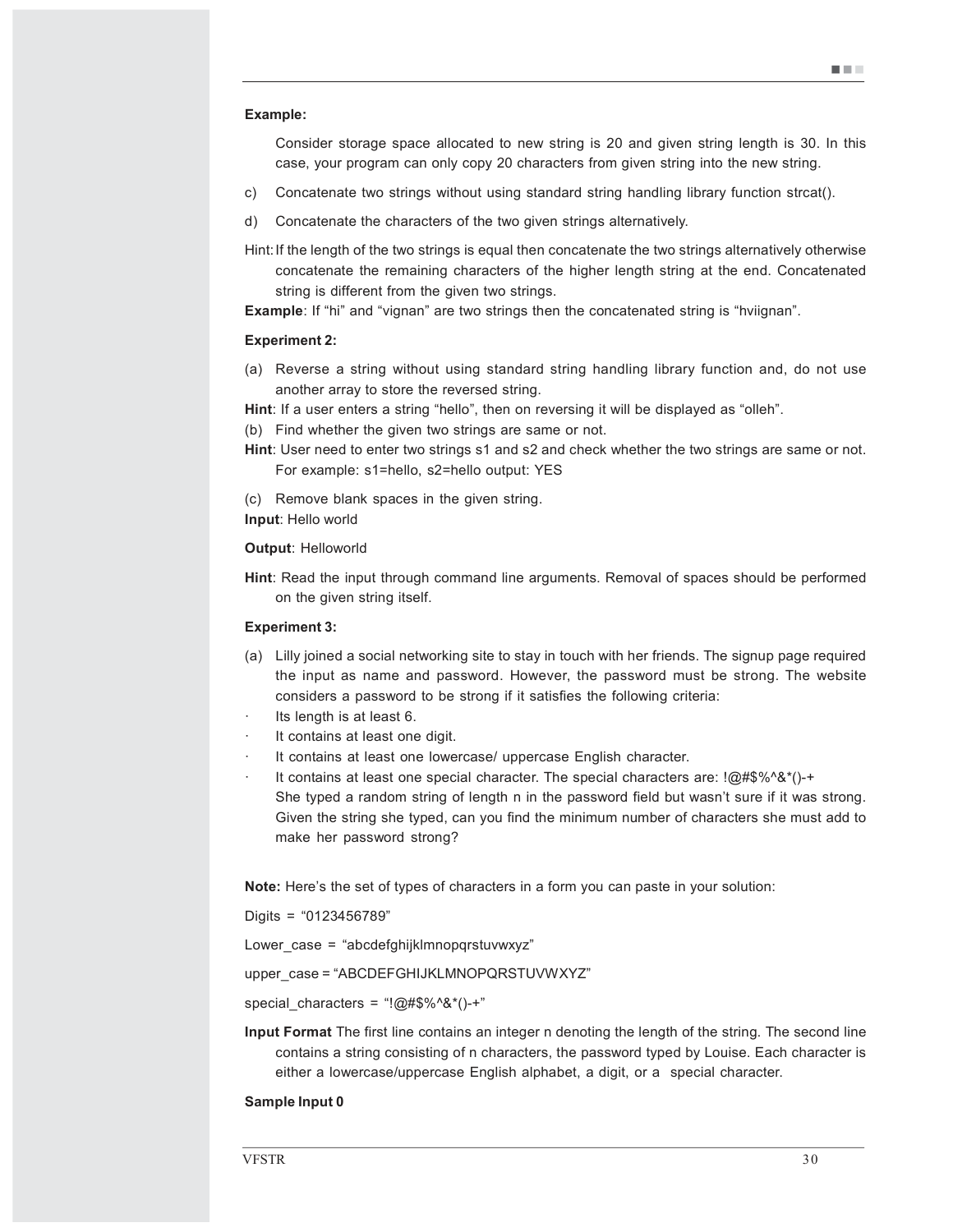3

Ab1VFSTR 39

### Sample Output 0

Password is not strong:

Length should be more than 6

### Sample Input 1

12

#HelloVignan

## Sample Output 1

Password is not strong:

Password should consists atleast one numeral

### Experiment 4:

(a) Insert a given character at the beginning and end of the given string. Hint: If the input string is "C program" and the given character to insert is "g". Input: "C program"

Output: "gC programg"

- (b) Find the frequency of occurrence, of a given character in the given string. Hint: Read a string and a character to be checked. Then count how many times that the given character has been repeated in the given string.
- Example: The given string is: Chinthu, find the frequency of the occurrence of character 'h' in the given string. The frequency of occurrence 'h' in the given string is 2.
- (c) Insert a character in a specified location of the given string.
- Hint: Traverse the string upto the specified location, move the remaining characters back by one position and insert the given character at the specified location.
- Example: If given string is 'Vignan, insert a character at 1st location and the given character is 'c'. Then the expected output is 'cVignan'.

### Experiment 5:

a) Declare a character array to hold the input string and declare a character pointer. Assign the character array base address to the pointer and then display the every element of the character array.

Hint: Increment the pointer in loop.

b) Create a jagged array (adjacency list representation of a graph) with no of rows and no of columns in each row as specified by the user.

Hint: Use Dynamic memory allocation (malloc() or calloc())

Input:

Enter no of rows: 3

Enter no of columns Row in 1: 3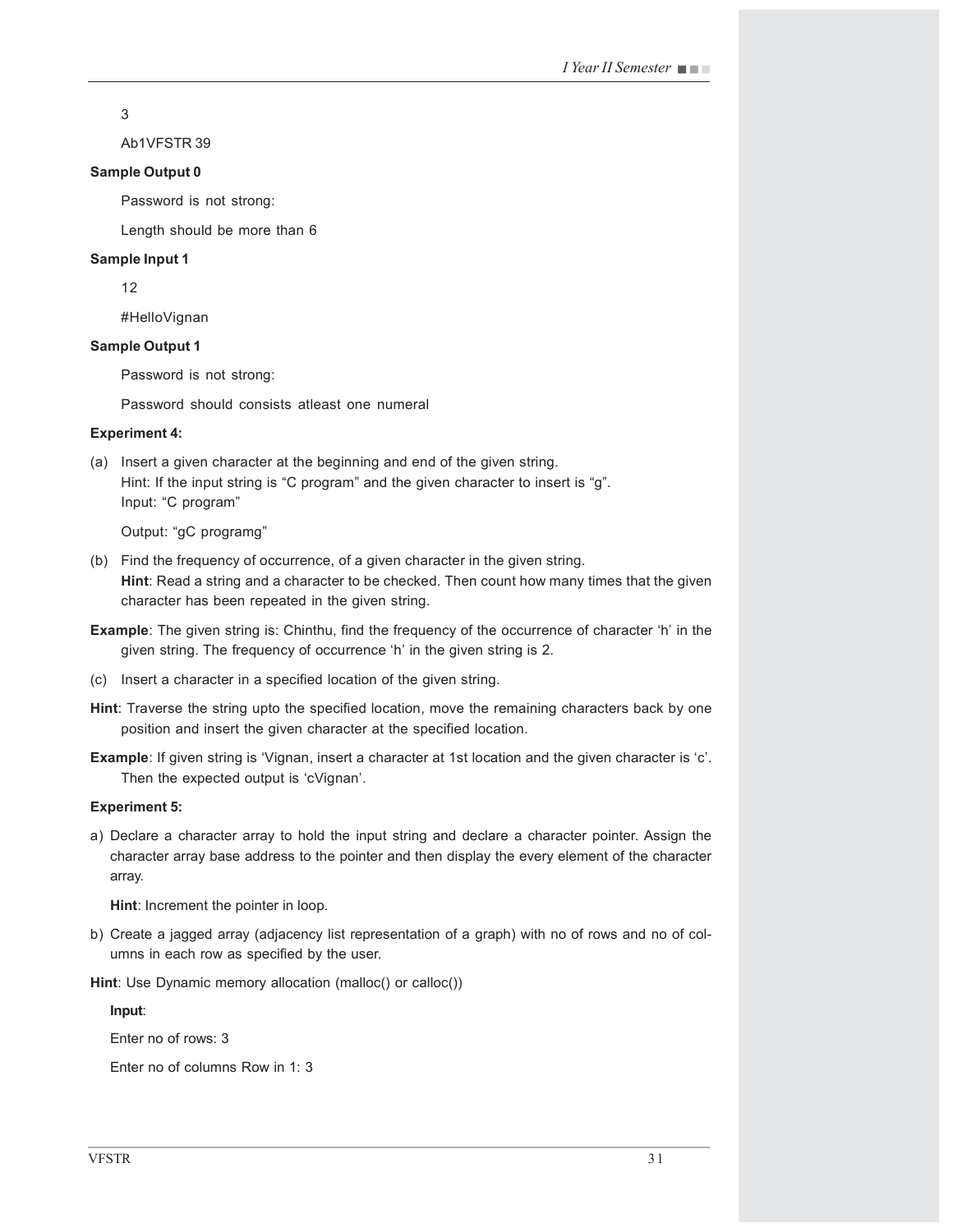u u u

Enter no of columns Row in 2: 5

Enter no of columns Row in 3: 2

Enter the elements row wise:

9 2

### Experiment 6:

- Ram wanted to increase his typing speed to participate in programming contests. His friend suggested that type the sentence "The quick brown fox jumps over the lazy dog" repeatedly. This sentence is known as a pangram because it contains every letter of the alphabet. After typing the sentence several times, Ram became bored with it so he started to look for other pangrams. Given a sentence s, tell Roy if it is a pangram or not.
- Hint: Allocate memory for the string using dynamic memory allocation and determine whether the given string is a pangram or not. Ignore upper or lower cases.

#### Experiment 7:

- (a) Define a structure named 'Complex' consisting of two floating point members called "real and imaginary". Let c1 and c2 are two Complex structure variables; compute the sum, difference, and product of two complex numbers.
- (b) Customer billing system is a structure, having customers\_name, street\_address, city, state, account number, payment status(paid/ not paid), payment date(current date/ due date), and amount as members. In this example, payment date is also structure includes month, day and year as members. So, every customer record can be considered as an array of structures. Display the payment status of each customer.

Hint: Use nested structure concept.

#### Experiment 8:

- (a) Read the contents character by character from the given text file and display the contents on the standard output device.
- Hint: The program makes use of the library functions getc() and putchar() to read and display the data.
- (b) Find whether the given word is present in the given file or not.

Example: The content of the file is "Computer programming. Computer can do computations". Input: Computer

Output: 'Computer' is found at two locations

#### Experiment 9:

(a) Count the number of characters, number of lines and number of words in a given file.